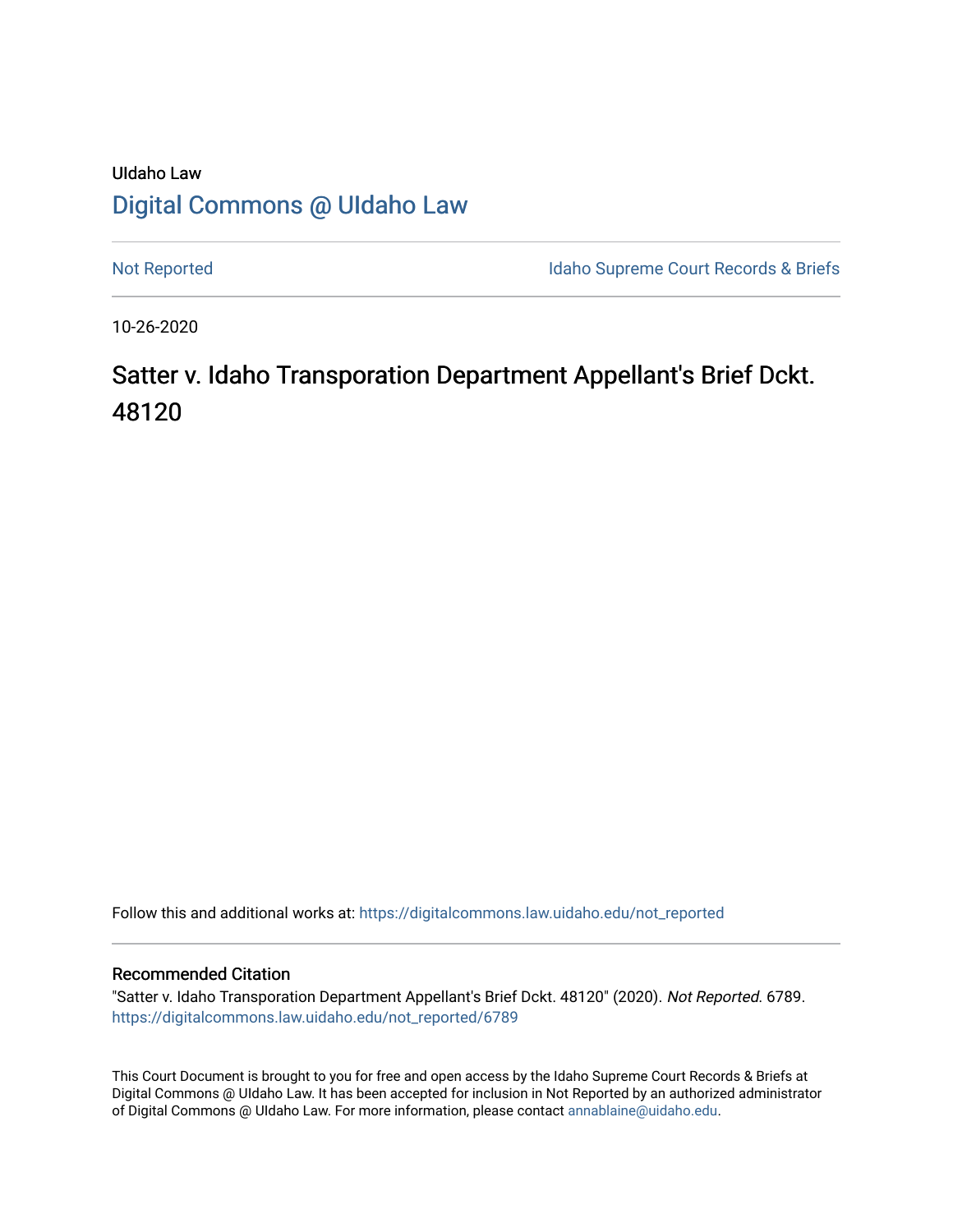**Electronically Filed 10/26/2020 1** : **14 PM Idaho Supreme Court Melanie Gagnepain, Clerk oft e Court By: Brad Thies, Deputy Clerk** 

| 1              |                                                                                                                 |
|----------------|-----------------------------------------------------------------------------------------------------------------|
| 2              | IN THE SUPREME COURT OF THE STATE OF IDAHO                                                                      |
| З              | RYAN SATTER,                                                                                                    |
| 4<br>5         | Docket No. 48120-2020<br>Petitioner-Appellant.                                                                  |
| 6              | Nez Perce County District Court<br>V.<br>CV35-19-2167                                                           |
| 7              | STATE OF IDAHO, DEPARTMENT<br>OF TRANSPORTATION,                                                                |
| 8<br>9         | Respondent.                                                                                                     |
| 10             |                                                                                                                 |
| 11             |                                                                                                                 |
| 12             |                                                                                                                 |
| 13             | <b>APPELLANT'S BRIEF</b>                                                                                        |
| 14<br>15<br>16 | THE HONORABLE JAY P. GASKILL<br>District Judge                                                                  |
| 17<br>18       | IDAHO TRANSPORTATION DEPARTMENT HEARING OFFICER,<br><b>SKIP CARTER</b>                                          |
| 19             | Susan Kaye Servick<br>Paul Thomas Clark                                                                         |
| 20             | Special Deputy Attorney General<br>Clark and Feeney, LLP<br>Idaho Transportation Department<br>1229 Main Street |
| 21             | 1425 Sherman Avenue, Ste 300<br>PO Box 285<br>Coeur d'Alene, ID 83814                                           |
| 22             | Lewiston, ID 83501<br>Attorney for Respondent<br>Attorney for Petitioner-Appellant                              |
| 23<br>24       |                                                                                                                 |
| 25             |                                                                                                                 |
| 26             |                                                                                                                 |
|                | <b>LAW OFFICES OF</b><br>CLARK AND FEENEY, LLP<br>LEWISTON, IDAHO 83501                                         |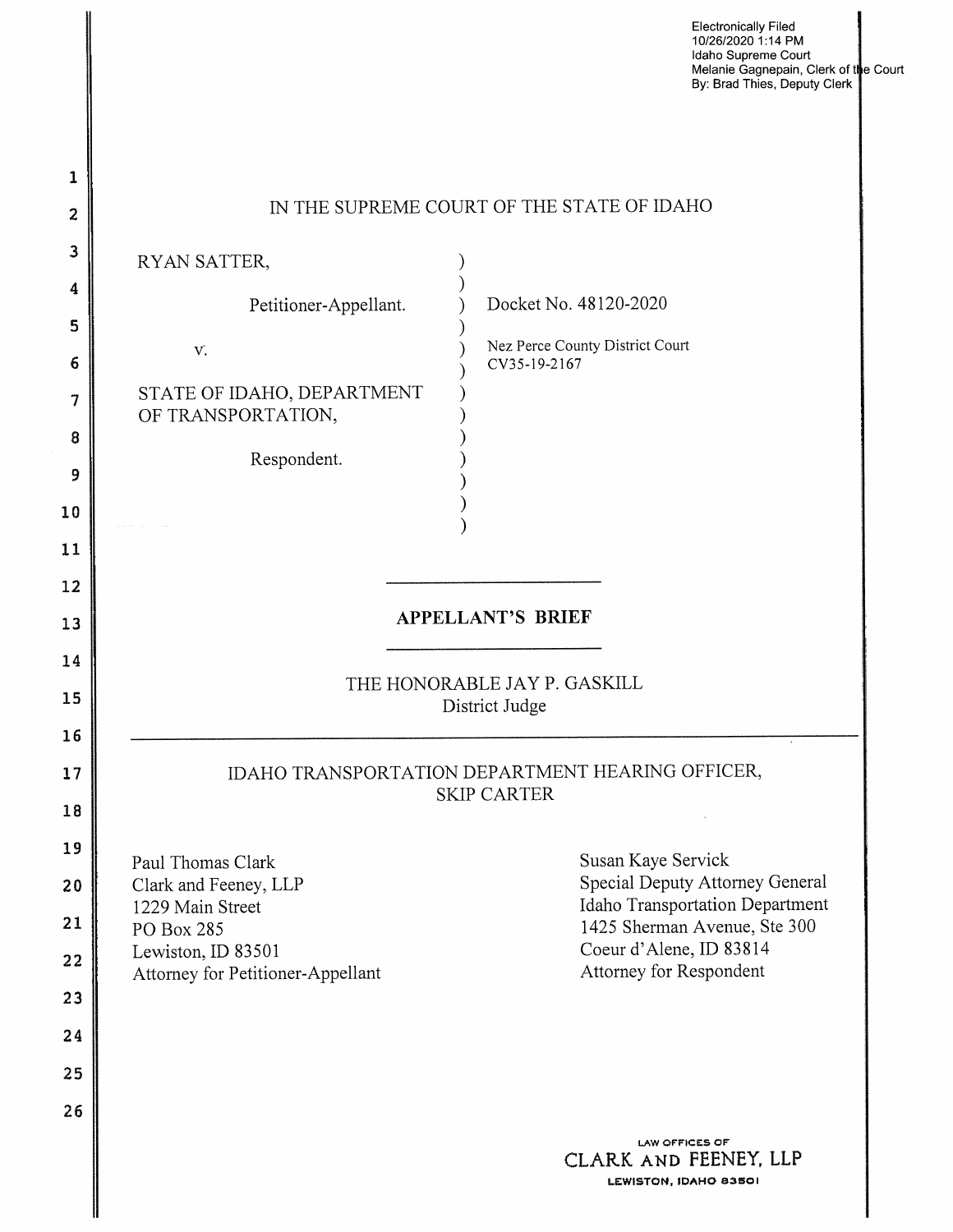### **TABLE OF CONTENTS**

| 1              |                                                                                         |
|----------------|-----------------------------------------------------------------------------------------|
| $\overline{a}$ |                                                                                         |
| 3              |                                                                                         |
| 4              |                                                                                         |
| 5              |                                                                                         |
| 6              |                                                                                         |
| 7<br>8         | THE ARRESTING OFFICER FAILED TO GIVE THE PROPER<br>$\mathbf{I}$ .                       |
| 9              | SHOW WHY IS A LOWER EVIDENTIARY BURDEN OF PROOF THAN<br>$\Pi$ .                         |
| 10             |                                                                                         |
| 11             | THE DECISION RENDERED BY THE ADMINSTRATIVE HEARING<br>III.                              |
| 12             | OFFICER WAS MADE UPON UNLAWFUL PROCEDURES.  5                                           |
| 13<br>14       |                                                                                         |
| 15             |                                                                                         |
| 16             |                                                                                         |
| 17             |                                                                                         |
| 18             |                                                                                         |
| 19             |                                                                                         |
| 20             |                                                                                         |
| 21             |                                                                                         |
| 22             |                                                                                         |
| 23             |                                                                                         |
| 24             |                                                                                         |
| 25             |                                                                                         |
| 26             | $\mathbf{i}$<br><b>LAW OFFICES OF</b><br>CLARK AND FEENEY, LLP<br>LEWISTON, IDAHO 83501 |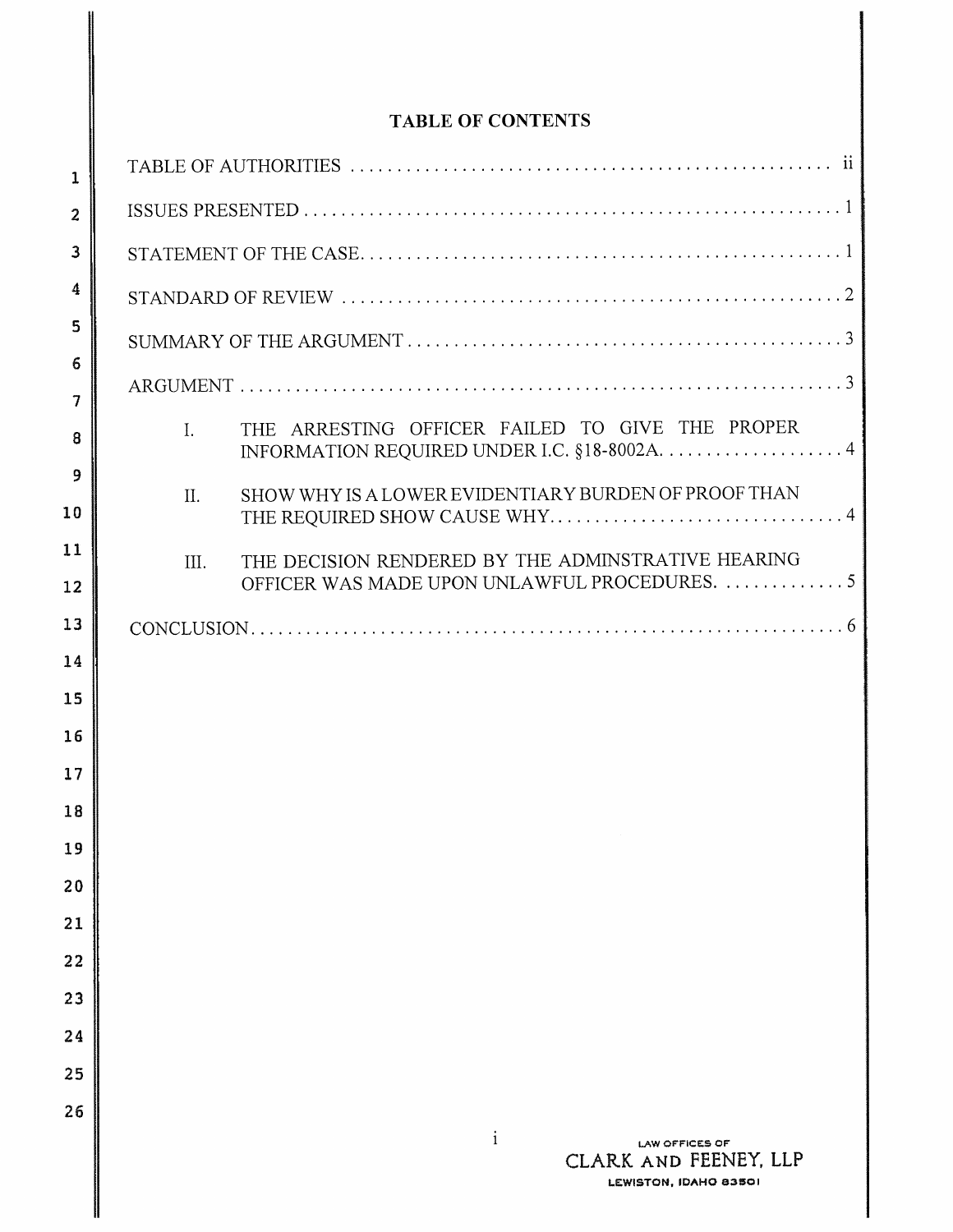### **TABLE OF AUTHORITIES**

| Bennett v. State Dep't of Transp., 147 Idaho 141, 206 P.3d 505 (Ct. App. 2009) 2, 3 |
|-------------------------------------------------------------------------------------|
|                                                                                     |
|                                                                                     |
|                                                                                     |
|                                                                                     |
|                                                                                     |
|                                                                                     |
|                                                                                     |
|                                                                                     |
|                                                                                     |
|                                                                                     |
|                                                                                     |
|                                                                                     |
|                                                                                     |
|                                                                                     |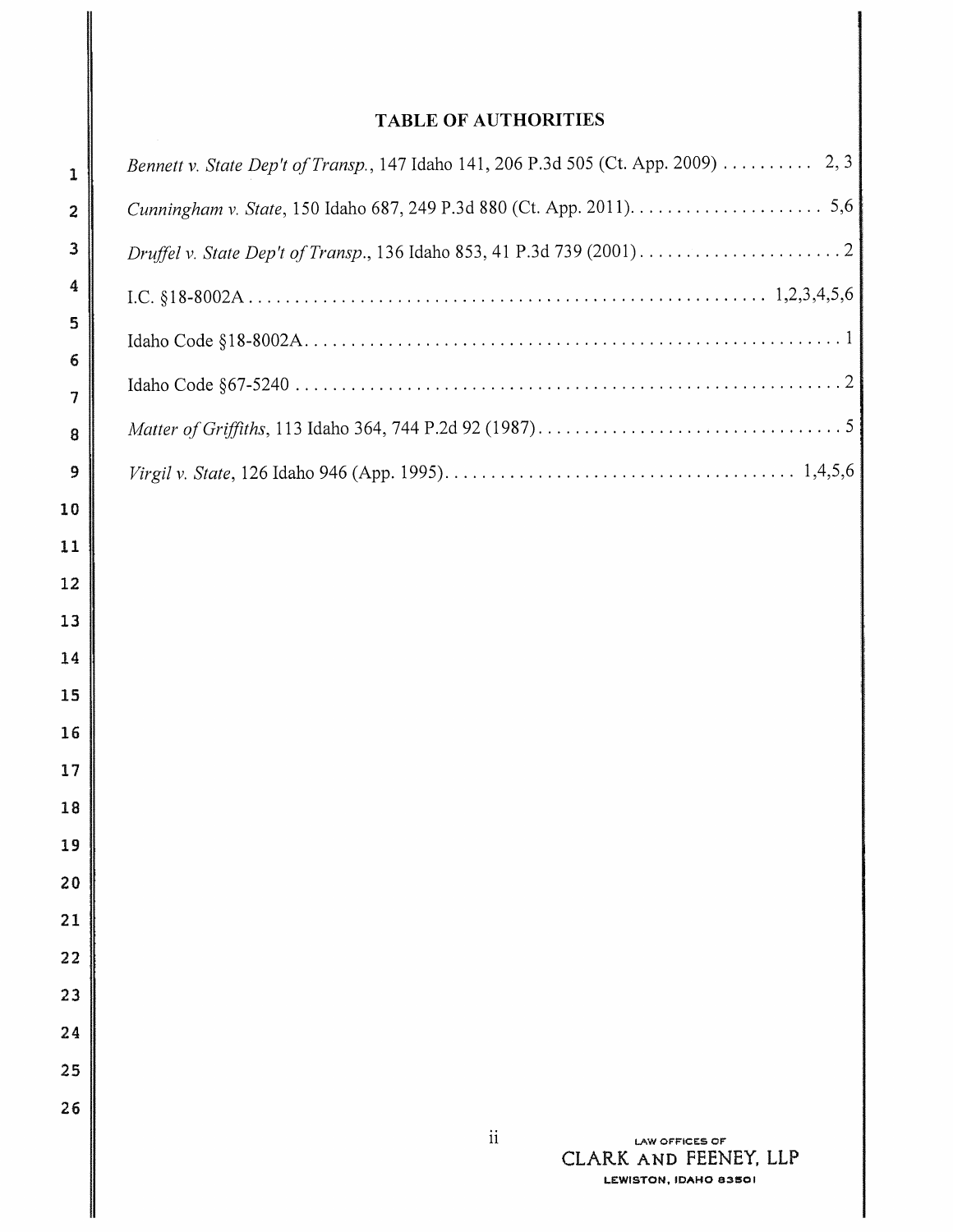#### **ISSUES PRESENTED**

- 1. Whether the arresting officer accurately gave the information required pursuant to Idaho Code§ 18-8002A and *Virgil v. State,* 126 Idaho 946 (App. 1995).
- 2. Whether advising the Petitioner what "show why" is equivalent to "show cause why" as required by Idaho Code § 18-8002A.

3. Whether the hearing officer's decision was made upon unlawful procedure.

#### **STATEMENT OF THE CASE**

On November 3, 2019, Petitioner Ryan Satter was pulled over by Officer Andrew Fox of the Lewiston Police Department for suspicion of DUI. Record, at 10. Petitioner performed the Horizontal Gaze Nystagmus test, the Walk and Turn test, and the One Leg Stand test. R., at 42-44. Afterwards, Petitioner was placed in Officer Fox's car where he was read the LC. § 18-8002A form. Officer Fox made a mistake while reading to the Petitioner Paragraph B of the LC. § 18-8002A form. R., at 44-46. The form reads, "You have the right to an administrative hearing on the suspension before the Idaho Transportation Department to "show cause why" you failed the evidentiary test and why your driver's license should not be suspended. R., at 4. Instead, Officer Fox read, "you have the right to an administrative hearing on the suspension before the Idaho Transportation Department to : "show cause why" you failed the evidentiary testing and failed to pass the testing and do not ... "R., at 45. Officer Fox starts over and reads, "You have the right to an administrative hearing on the suspension before the Idaho Transportation Department to "show why" you failed the evidentiary test and why your driver's license should not be suspended." R., at 45. Petitioner then failed the breath test and was put under arrest for DUI. R., at 11, 48.

Page -1-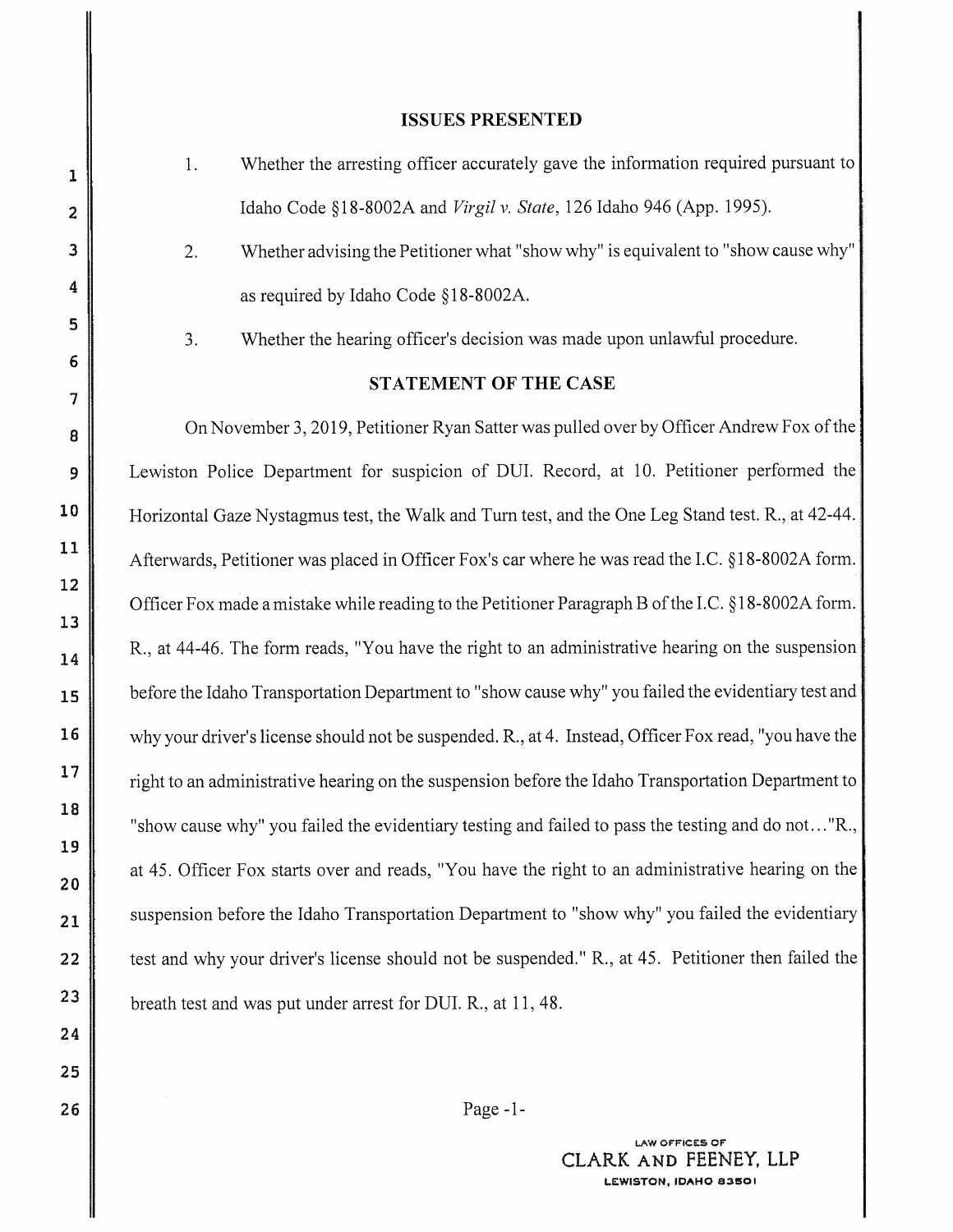On November 8, 2019, Petitioner requested a hearing before the Idaho Transportation Department pursuant to I.C. § 18-8002A. R., 15-19. A telephone hearing was held on November 27, 2019, where the hearing was supplemented with Exhibit I which was a transcript by the offices of Clark and Feeney and Exhibit J which was the DVD recording of Officer Fox advising the Petitioner as hereinafter stated. The Hearing Officer held that Officer Fox correctly said, "show cause why", that I.C. § 18-8002A does not require a verbatim reading, that the later omission of the word "cause" did not have the same impact as in other cases, so Petitioner was properly advised. R., at 58-61. Petitioner's license was suspended for ninety days. R., at 61.

#### **STANDARD OF REVIEW**

Idaho Code §67-5240 provides that a proceeding by an agency that may result in an order being issued is considered a contested case and is subject to the provisions of the Idaho Administrative Procedure Act (IDAPA). A hearing under I.C. § 18-8002A results in an "agency action" and is therefore governed by the IDAPA. The IDAPA governs the review of Idaho Transportation Department decisions that deny, cancel, suspend, disqualify, revoke, or restrict a person's driver's license. *Bennett v. State Dep't of Transp.*, 147 Idaho 141, 142, 206 P.3d 505, 506 (Ct. App. 2009).

In an appeal from the decision of the district court acting in an appellate capacity under the: provisions of the IDAPA this Court reviews the agency record independently from that of the district court's decision. *Druffel v. State Dep't ofTransp.,* 136 Idaho 853,855, 41 P.3d 739, 741 (2001). The factual determinations made by the agency are binding on the Court, even when there is conflicting evidence before the agency as long as these determinations are supported by substantial evidence in the record. Id. "A court may overturn the decision of an agency where the findings, inferences,

Page -2-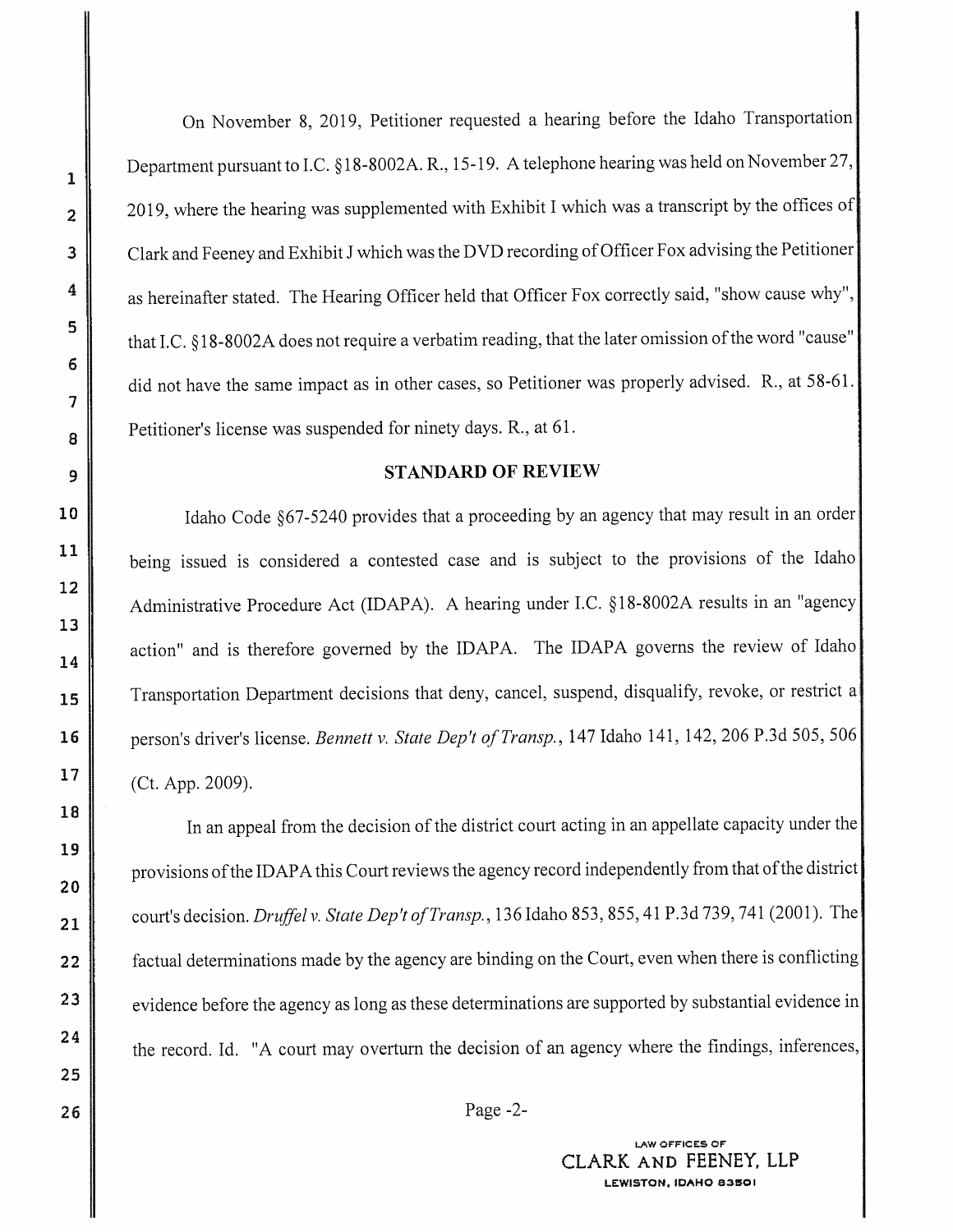conclusions or decisions: (a) violate statutory or constitutional provisions; (b) exceed the agency's statutory authority; (c) are made upon unlawful procedure; (d) are not supported by substantial evidence in the record; or (e) are arbitrary, capricious, or an abuse of discretion." *Bennett*, 147 Idaho 142.

#### **SUMMARY OF THE ARGUMENT**

The Petitioner was not properly advised of the information required under I.C. §18-8002A. When Officer Fox re-read the advisory form to the Petitioner, he changed the statute by omitting the crucial word of "cause" from this re-reading. The term "show cause why" carries with it a higher level of legal significance than simply stating "show why." The Petitioner was not adequately advised of the information contained within the statute after Officer Fox re-read the statute. Thus, he may seek to challenge his suspension on these grounds. The Idaho Department of Transportation was in error when it held that Officer Fox correctly advised the Petitioner. The Petitioner asks the Court for judicial review of the district court's decision while it was acting in its appellant capacity , over the Idaho Department of Transportation's Order. The Petitioner also asks that the Court vacate the Petitioner's license suspension.

#### **ARGUMENT**

The Petitioner argues that he was not properly advised of the consequences and ramifications . of refusing or failing the evidentiary testing as required under LC. § 18-8002A. The Petitioner also argues that the Idaho Department of Transportation was incorrect when it held that he was advised properly.

Page -3-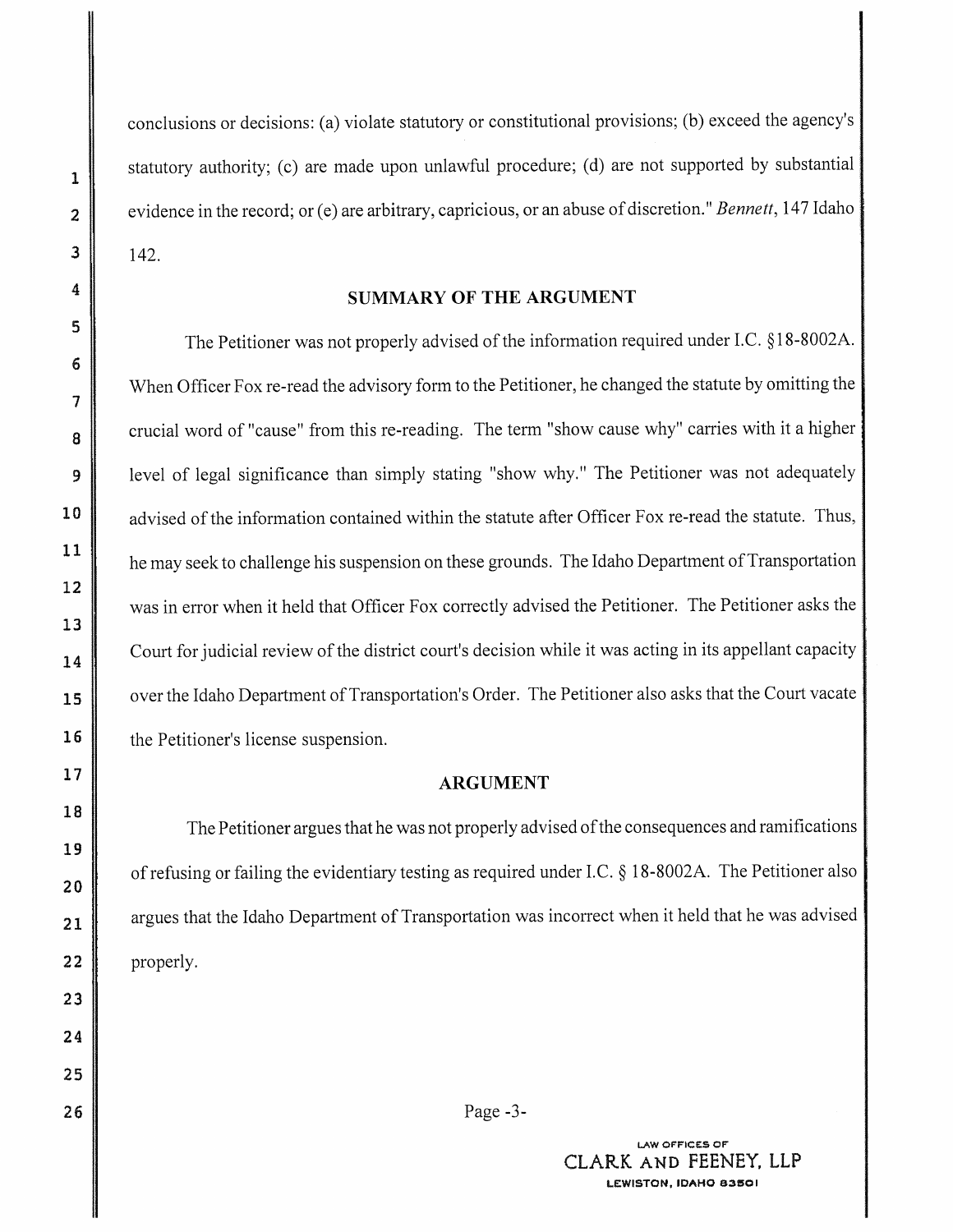### I. **THE ARRESTING OFFICER FAILED TO GIVE THE PROPER INFORMATION REQUIRED UNDER I.C. §18-8002A.**

Officer Fox failed to properly advise the Petitioner of his rights and requirements under LC. §18-8002A when he incorrectly re-read the paragraph B of the Notice of Suspension of Evidentiary Testing Form.

Idaho law requires that the information in I.C. § 18-8002A requires a strict adherence to the statutory language. *Virgil,* at 126 Idaho 947. The Idaho Supreme Court has emphatically refused to allow the interjection of judicial gloss upon the legislature's license suspension scheme. *Id.* The statute explicitly requires that at the time of the evidentiary testing the person shall be informed substantially of the ramifications for refusing to submit to or failing the evidentiary testing. I.C. § 18-8002A(2). The statute plainly requires that the person to be tested be informed that they have the right to request a hearing to "show cause why" they decided to either refuse to take the evidentiary testing or failed the evidentiary testing. I.C. § 18-8002A(2)(b ).

While reading the Notice of Suspension of Evidentiary Testing Officer Fox incorrectly stated that the Petitioner would need to show why rather than stating that the Petitioner would need to show cause why he failed the evidentiary testing.

### II. **SHOW WHY IS A LOWER EVIDENTIARY BURDEN OF PROOF THAN THE· REQUIRED SHOW CAUSE WHY.**

When Officer Fox was reading the instructions and requirements laid out in I.C. § 18-18002A to the Petitioner he gave the Petitioner incorrect information regarding refusal. By stating that the Petitioner need only "show why" he failed the evidentiary testing instead of the correct form of "show cause why;" Officer Fox incorrectly advised the Petitioner that a showing of a lower evidentiary burden of proof was required to justify why he failed the evidentiary testing.

Page -4-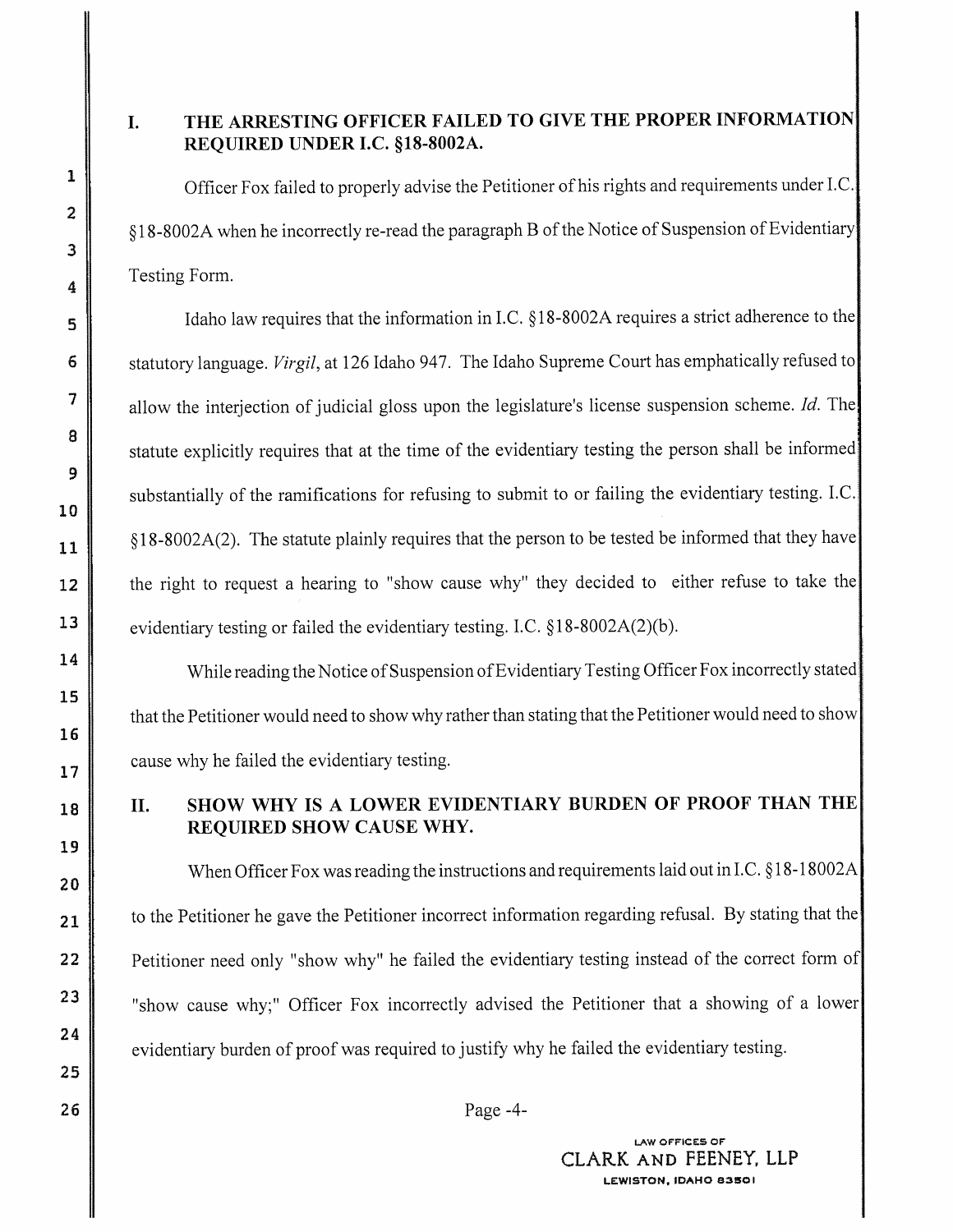The court in *Virgil,* dealt with a similar issue to the issue in our case there the officer stated that LC. § 18-8002A(2)(b) required the person who refused to take the evidentiary testing to simply "explain why" they decided not to take the testing and that this showing would be sufficient. However, as the court agreed the term "explain why" created a lower evidentiary burden of proof. One that was below the standard required of "show cause why;" this phrase denotes a legal justification or proof which was not accurately conveyed when the Officer stated, "explain why." *Virgil,* at 948.

The term "cause" when referring to the statute LC. § 18-8002A envisions the term to mean something more than any reason. The driver must establish cause as a sufficient magnitude that would show the suspension of the license would be unjust or inequitable. *Matter of Griffiths,* <sup>113</sup> Idaho 364, 371-72, 744 P.2d 92, 99-100 (1987).

"Show why" as stated by Officer Fox in our case is similar to "explain why" in the *Virgil,*  case both of these phrases fail to properly articulate the correct higher evidentiary requirement that the statute requires in the form of "show cause why." By failing to correctly advise the Petitioner by stating "show why" instead of "show cause why", the Petitioner was not properly advised of his : rights and requirements under *Griffiths,* and LC. § 18-8002A.

### III. **THE DECISION RENDERED BY THE ADMINSTRATIVE HEARING OFFICER** • **WAS MADE UPON UNLAWFUL PROCEDURES.**

The hearing officer determined that even though Officer Fox incorrectly re-read LC. § 18-8002A the mistake was not impactful. A claim that the advisory by the officer was incomplete does not require the Petitioner to establish that this incorrect advisory was detrimentally relied upon. *Cunningham v. State,* 150 Idaho 687,693,249 P.3d 880,886 (Ct. App. 2011). The court citing the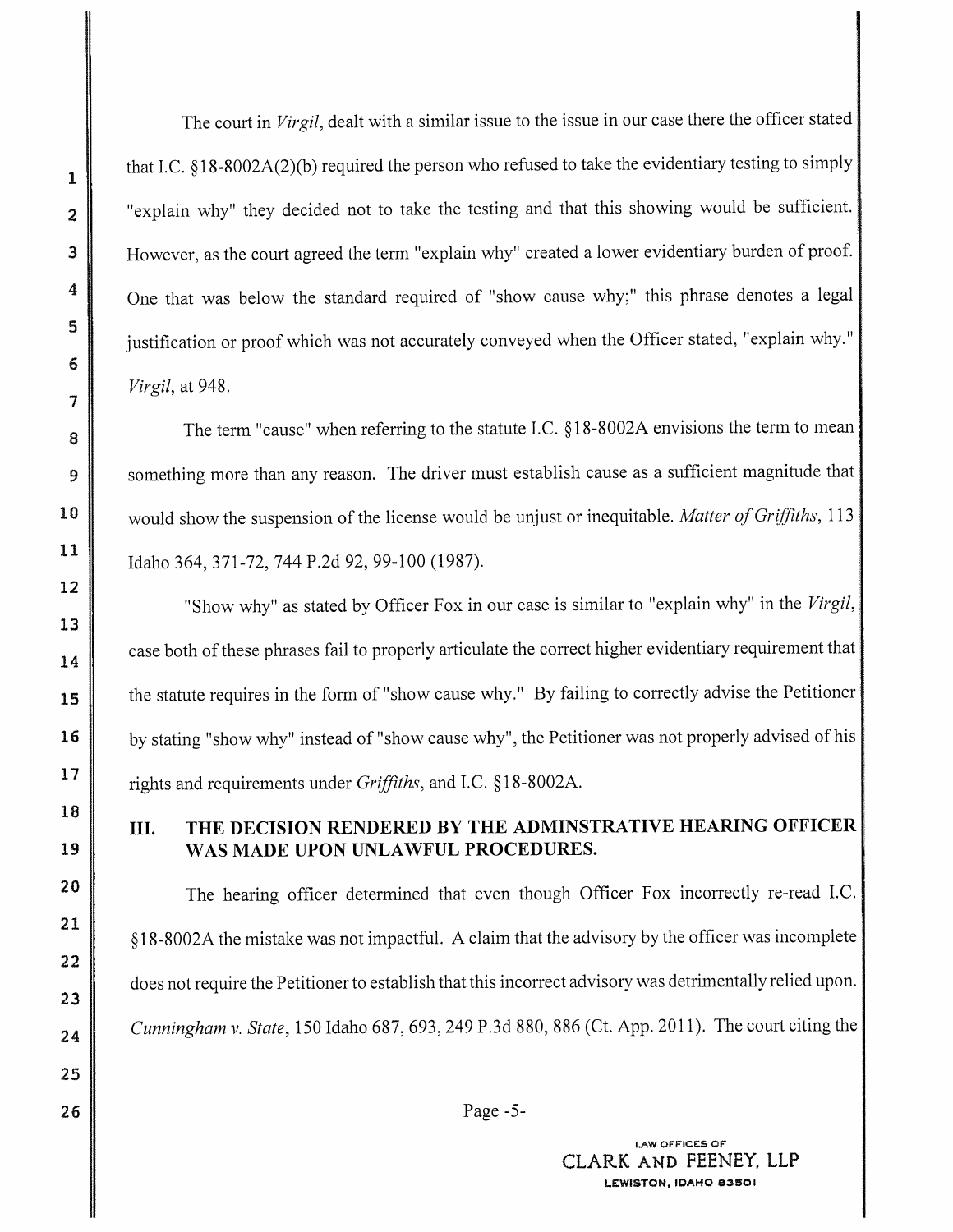decision in *Kling v. State,* 150 Idaho 188, 245 P.3d 499 (Ct. App. 2010) stated that just like the decisions in *Virgil, Beem,* and *Griffiths,* "contradictory information provided in an advisory renders that advisory incomplete." *Cunningham,* at 693.

Officer Fox incorrectly advised the Petitioner of the requirements under LC.§ 18-8002A. The way that Officer Fox read the advisory form to the Petitioner was a deviation from the statutory language. As Idaho law has established through Virgil, the statutory language in I.C. § l 8-8002A must be strictly adhered to. Officer Fox's reading of the form was a deviation from the statutory language required and thus invalidated the form. Therefore, the decision of the hearing officer to suspend the Petitioner's license was incorrect and based off of an invalid advisory form.

#### **CONCLUSION**

The Petitioner was not properly advised by Officer Fox of the requirements under I.C. § 18-8002A when he incorrectly provided information to the Petitioner. The advisory by the Officer was incomplete as he provided contradictory information which rendered the advisory incomplete. The statute requires a strict adherence to the statutory language, Officer Fox failed to follow this requirement when he advised the Petitioner of the information on the advisory form. Therefore, the • Petitioner's license suspension should be vacated because the Officer's reading of the form did not ; accurately inform the Petitioner of the statutes requirements.

DATED this  $\mathcal{U}_e$  day of October, 2020.

CLARK and FEENEY, LLP

 $\mathsf{By}$   $\mathscr{N}$   $\mathscr{N}$ 

Paul Thomas Clark, a member of the firm. Attorneys for Petitioner

Page -6-